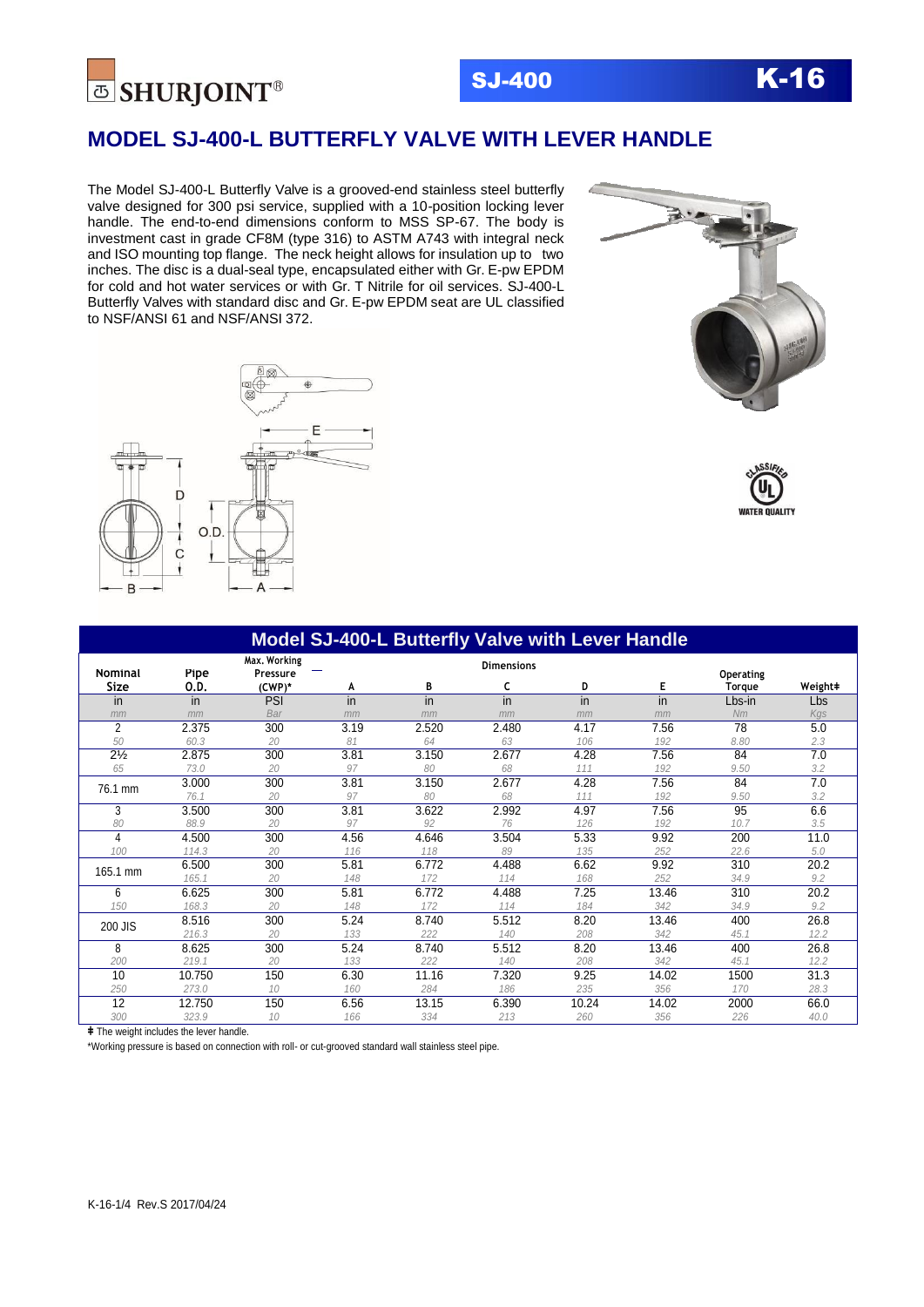

**MODEL SJ-400-W BUTTERFLY VALVE WITH WORM GEAR**

The Model SJ-400-W Butterfly Valve is a grooved-end stainless steel butterfly valve designed for 300 psi service, supplied with a worm gear operator. The ISO5211 mounting pad allows for the mounting of power actuators. The end-to-end dimensions conform to MSS SP-67. The body is available in grade CF8M (type 316) to ASTM A743 with integral neck and ISO mounting top flange. The disc is a dual-seal type, encapsulated with Gr. E EPDM for cold and hot water services.







| Max. Working<br><b>Nominal</b> |              |                    |      | <b>Dimensions</b> |                 |       |      |      |         |
|--------------------------------|--------------|--------------------|------|-------------------|-----------------|-------|------|------|---------|
| <b>Size</b>                    | Pipe<br>0.D. | Pressure<br>(CWP)* | А    | В                 | c               | D     | Е    | F    | Weight# |
| in                             | in           | PSI                | in   | $\overline{in}$   | $\overline{in}$ | in    | in   | in   | Lbs     |
| mm                             | mm           | Bar                | mm   | mm                | mm              | mm    | mm   | mm   | Kgs     |
| $\overline{2}$                 | 2.375        | 300                | 3.19 | 2.520             | 2.480           | 4.17  | 6.00 | 6.00 | 11.0    |
| 50                             | 60.3         | 20                 | 81   | 64                | 63              | 106   | 152  | 152  | 5.0     |
| $2\frac{1}{2}$                 | 2.875        | 300                | 3.81 | 3.150             | 2.677           | 4.28  | 6.00 | 6.00 | 13.0    |
| 65                             | 73.0         | 20                 | 97   | 80                | 68              | 111   | 152  | 152  | 5.9     |
|                                | 3.000        | 300                | 3.81 | 3.150             | 2.677           | 4.28  | 6.00 | 6.00 | 13.0    |
| 76.1 mm                        | 76.1         | 20                 | 97   | 80                | 68              | 111   | 152  | 152  | 5.9     |
| 3                              | 3.500        | 300                | 3.81 | 3.622             | 2.992           | 4.97  | 6.00 | 6.00 | 12.6    |
| 80                             | 88.9         | 20                 | 97   | 92                | 76              | 126   | 152  | 152  | 5.7     |
| 4                              | 4.500        | 300                | 4.56 | 4.646             | 3.504           | 5.33  | 6.00 | 6.00 | 17.0    |
| 100                            | 114.3        | 20                 | 116  | 118               | 89              | 135   | 152  | 152  | 7.7     |
|                                | 6.500        | 300                | 5.81 | 6.772             | 4.488           | 6.62  | 6.00 | 6.00 | 26.2    |
| 165.1 mm                       | 165.1        | 20                 | 148  | 172               | 114             | 168   | 152  | 152  | 11.9    |
| 6                              | 6.625        | 300                | 5.81 | 6.772             | 4.488           | 7.25  | 6.00 | 6.00 | 26.2    |
| 150                            | 168.3        | 20                 | 148  | 172               | 114             | 184   | 152  | 152  | 11.9    |
|                                | 8.516        | 300                | 5.24 | 8.740             | 5.512           | 8.20  | 6.00 | 6.00 | 32.8    |
| 200 JIS                        | 216.3        | 20                 | 133  | 222               | 140             | 208   | 152  | 152  | 14.8    |
| 8                              | 8.625        | 300                | 5.24 | 8.740             | 5.512           | 8.20  | 6.00 | 6.00 | 32.8    |
| 200                            | 219.1        | 20                 | 133  | 222               | 140             | 208   | 152  | 152  | 14.8    |
| 10                             | 10.750       | 150                | 6.30 | 11.16             | 7.320           | 9.25  | 8.00 | 8.00 | 42.3    |
| 250                            | 273.0        | 10                 | 160  | 284               | 186             | 235   | 203  | 203  | 19.2    |
| $\overline{12}$                | 12.750       | 150                | 6.56 | 13.15             | 6.390           | 10.24 | 8.00 | 8.00 | 77.0    |
| 300                            | 323.9        | 10                 | 166  | 334               | 213             | 260   | 203  | 203  | 34.9    |

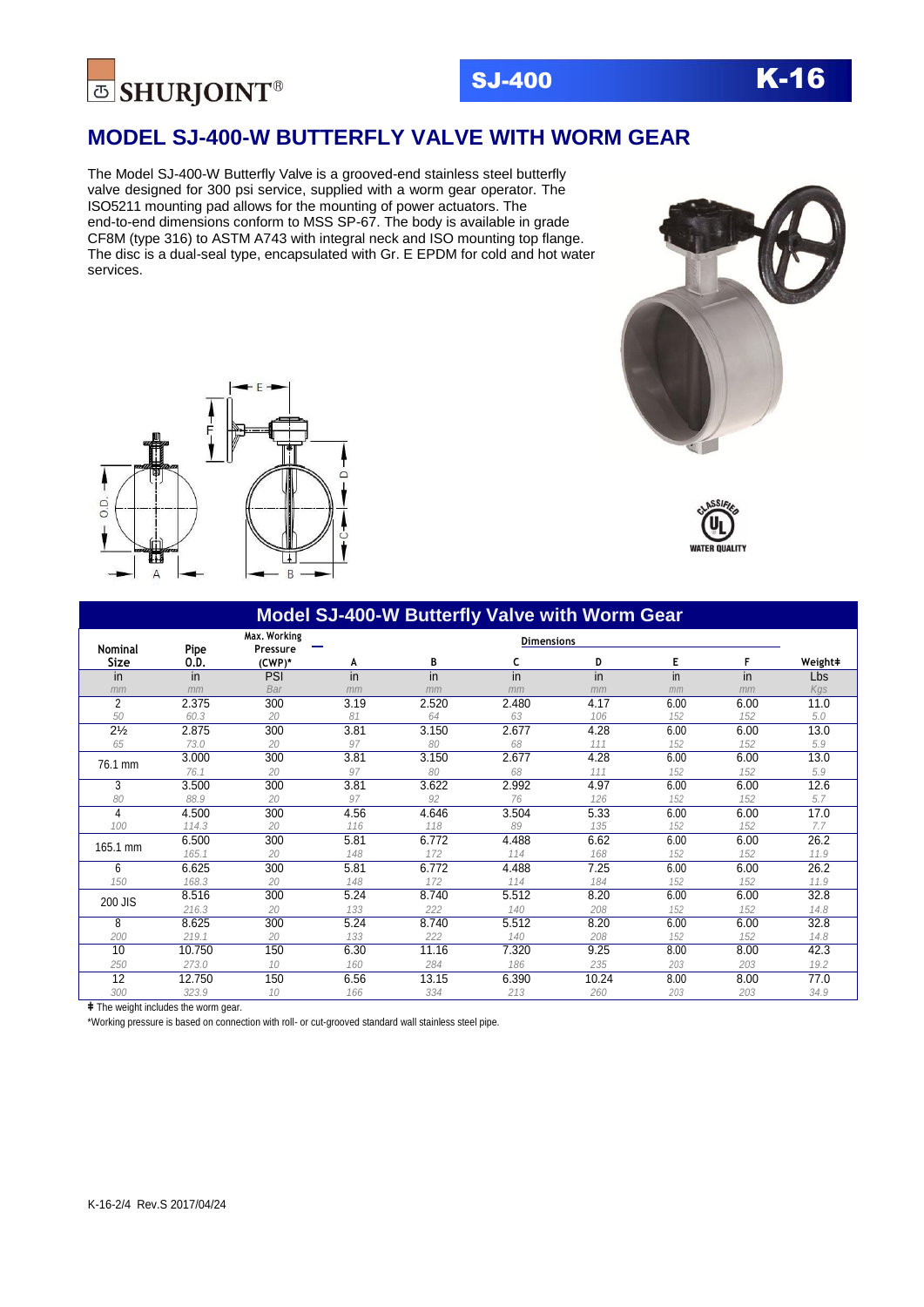



## **Flow Data**

Equivalent length and Cv values for flow of water are shown below (water temperature at +86°F or +30°C) This chart should be used as a general guide.

| <b>Nominal</b><br><b>Size</b> | <b>Equivalent Length on</b><br>Sch. 40 pipe* | <b>Cv Values</b> |  |  |
|-------------------------------|----------------------------------------------|------------------|--|--|
| in                            | Feet (Meter)                                 |                  |  |  |
| 2                             | 8.1(2.48)                                    | 120              |  |  |
| $2\frac{1}{2}$                | 8.1(2.48)                                    | 210              |  |  |
| 3                             | 8.4(2.56)                                    | 380              |  |  |
| 4                             | 8.3(2.53)                                    | 720              |  |  |
| 5                             | 9.8(2.99)                                    | 1150             |  |  |
| 6                             | 7.4 (2.26)                                   | 2250             |  |  |
| 8                             | 11.0(3.35)                                   | 3800             |  |  |
| 10                            | 10.5(3.20)                                   | 5500             |  |  |
| 12                            | 12.0 (3.66)                                  | 8250             |  |  |

\*At 15 feet/sec. (4.6m/s) velocity of water.